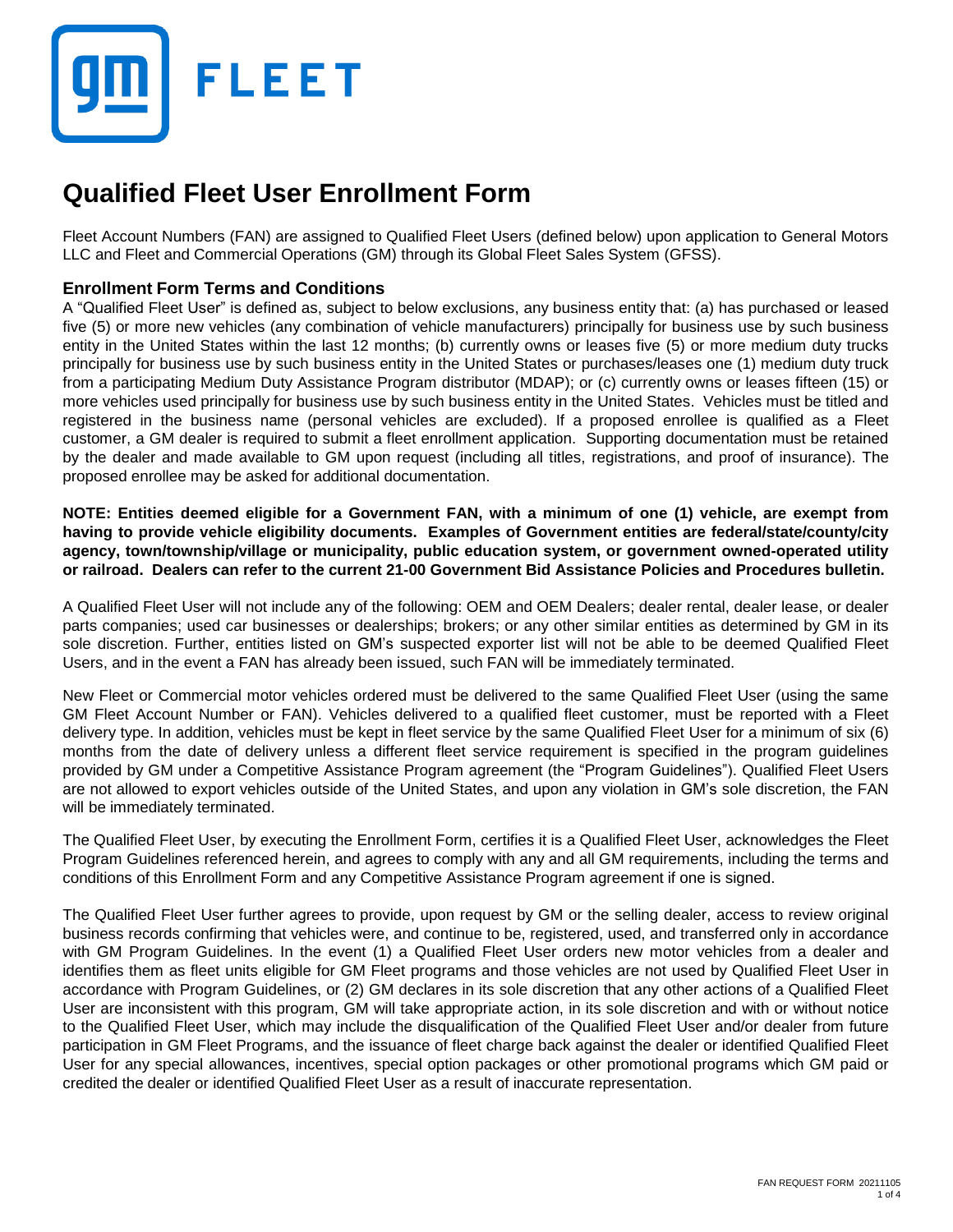As part of the Program Guidelines, Qualified Fleet User agrees to comply fully with all applicable laws and regulations of all appropriate jurisdictions relative to the purchase and lease of such Fleet vehicles. GM dealers are authorized to sell new motor vehicles only to customers located in the United States. It is a breach of the GM Dealer Agreement for a GM dealer to sell new motor vehicles for resale, or for use outside the United States. Qualified Fleet Users agree not to intentionally or knowingly induce GM dealers to violate these resale or export provisions. Violation of this policy by a dealer or a Qualified Fleet User will result in a chargeback to the dealer or Qualified Fleet User and may include, in GM's sole discretion, dealer or Qualified Fleet User or both being disqualified from further participation in GM Fleet programs and passing to the Qualified Fleet User any penalties imposed on GM by certain countries for unauthorized export/import of GM vehicles . In the event of such a chargeback to the dealer, the Qualified Fleet User agrees to reimburse the dealer.

By signing below, the Qualified Fleet User acknowledges (1) this Enrollment Form has been executed by its duly authorized representative, and (2) they have read and understand, and agree to abide by, the Enrollment Form Terms and Conditions.

# **REQUEST ACKNOWLEDGMENT Q** Dealer **Q** FMC **Q** FAE **Q** BDM \_\_\_\_\_\_\_\_\_\_\_\_\_\_\_\_\_\_\_\_\_\_\_\_\_\_\_\_\_\_\_\_\_\_ \_\_\_\_\_\_\_\_\_\_\_\_\_\_\_\_\_\_\_\_\_\_\_\_\_\_\_\_\_\_\_\_\_\_\_\_\_\_ \_\_\_\_\_\_\_\_\_\_\_\_\_\_\_\_\_\_\_\_\_\_\_\_\_\_\_\_\_\_\_\_\_\_\_ Corporate Name (PRINT NAME) Corporate Representative (PRINT NAME) Title \_\_\_\_\_\_\_\_\_\_\_\_\_\_\_\_\_\_\_\_\_\_\_\_\_\_\_\_\_\_\_\_\_\_ \_\_\_\_\_\_\_\_\_\_\_\_\_\_\_\_\_\_\_\_\_\_\_\_\_\_\_\_\_\_\_\_\_\_\_\_\_\_ \_\_\_\_\_\_\_\_\_\_\_\_\_\_\_\_\_\_\_\_\_\_\_\_\_\_\_\_\_\_\_\_\_\_\_ Email Address **Signature Signature Signature Constant Constant Constant Constant Constant Constant Constant Date** \_\_\_\_\_\_\_\_\_\_\_\_\_\_\_\_\_\_\_\_\_\_\_\_\_\_\_\_\_\_\_\_\_\_ \_\_\_\_\_\_\_\_\_\_\_\_\_\_\_\_\_\_\_\_\_\_\_\_\_\_\_\_\_\_\_\_\_\_\_\_\_\_ \_\_\_\_\_\_\_\_\_\_\_\_\_\_\_\_\_\_\_\_\_\_\_\_\_\_\_\_\_\_\_\_\_\_\_\_ Dealer/FMC/FAE/BDM Name (PRINT NAME) Requester (PRINT NAME) Title \_\_\_\_\_\_\_\_\_\_\_\_\_\_\_\_\_\_\_\_\_\_\_\_\_\_\_\_\_\_\_\_\_\_ \_\_\_\_\_\_\_\_\_\_\_\_\_\_\_\_\_\_\_\_\_\_\_\_\_\_\_\_\_\_\_\_\_\_\_\_\_\_ \_\_\_\_\_\_\_\_\_\_\_\_\_\_\_\_\_\_\_\_\_\_\_\_\_\_\_\_\_\_\_\_\_\_\_\_ Dealership BAC (if applicable) Signature Signature Date

#### **CUSTOMER ACKNOWLEDGMENT**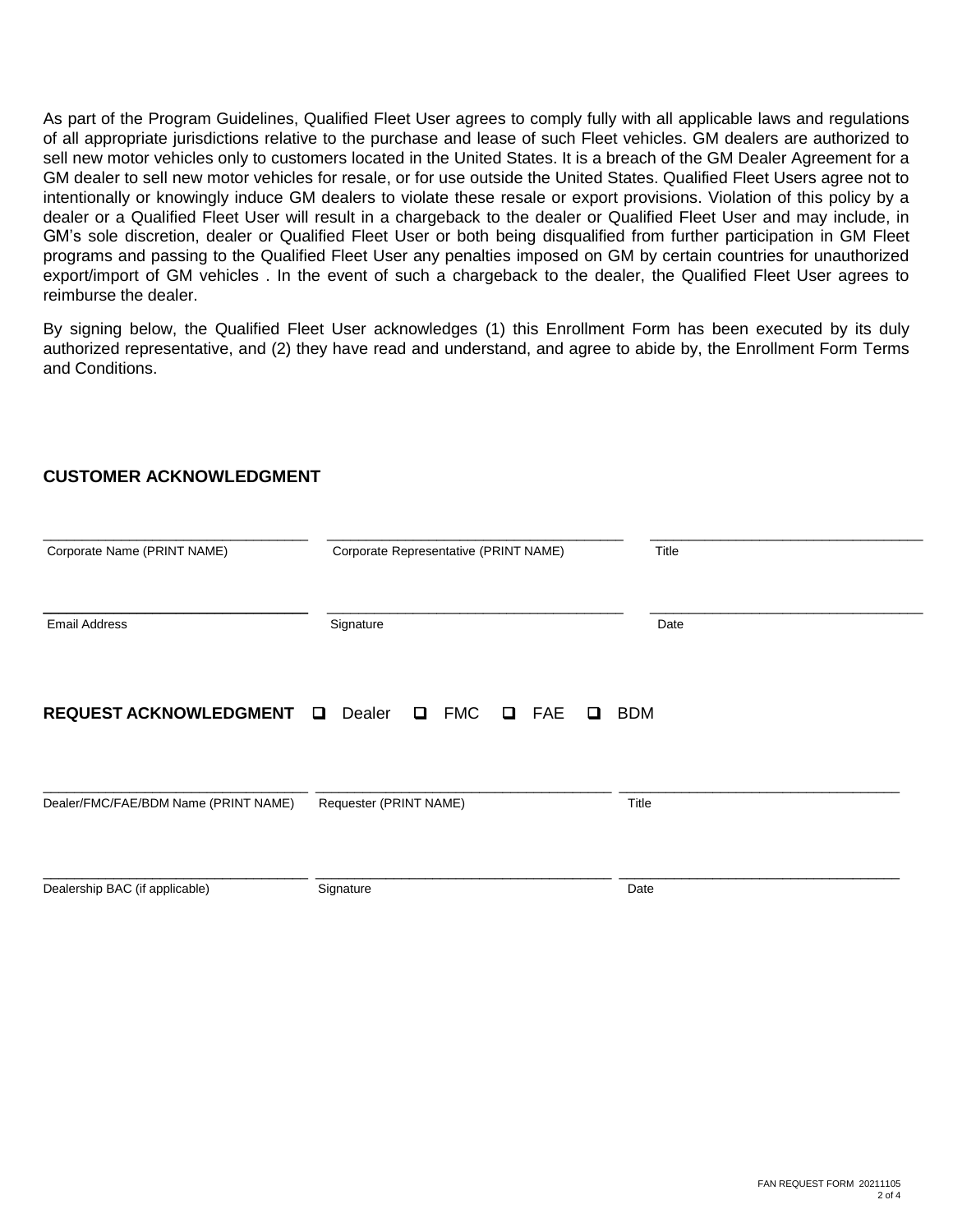

### **2019-22 Model Year Chevrolet and GMC Fleet Limited Powertrain Warranty**

GM Fleet and Commercial Sales is offering a continued Limited Powertrain Warranty of 5 years or 100,000 miles, whichever comes first, to certain commercial and government customers. This Powertrain Warranty covers all 2019, 2020, 2021, and 2022 model year Chevrolet and GMC vehicles sold to commercial customers with purchases under a Fleet Account Number (FAN), and includes sales delivery type 014, 035, 036, 038 and 040. Exclusions include: 020 rental delivery type; all retail delivery types, including retail business delivery types 018 and 029; Chevrolet Low Cab Forward diesel engine equipped trucks; and all Buick and Cadillac products. Refer to the appropriate Limited Warranty and Owner Assistance Information booklet and your dealer for details.

The 5year/100,000 miles Limited Powertrain Warranty will show in the GM system after the delivery report is processed. The included Maintenance Program will be the same for Fleet and Commercial as Retail sales. Please refer to your Chevrolet and GMC Dealers for details.

\_\_\_\_\_\_\_\_\_\_\_\_\_\_ Customer Initials